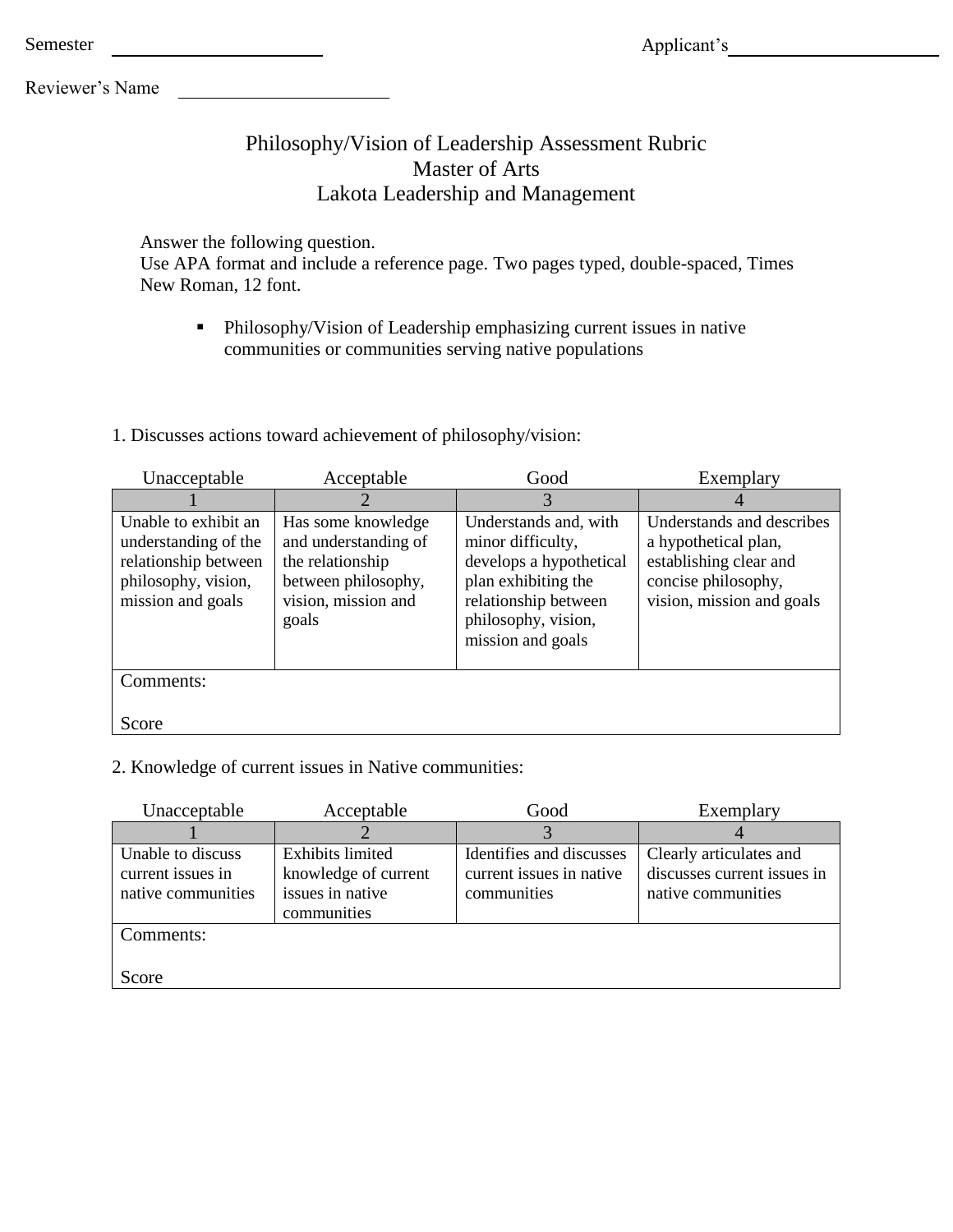## 3. Communicates effectively:

| Unacceptable             | Acceptable            | Good                  | Exemplary                   |
|--------------------------|-----------------------|-----------------------|-----------------------------|
|                          | $\mathcal{D}_{\cdot}$ | 3                     |                             |
| Communicates             | Communicates          | Communicates          | Effectively communicates    |
| information and ideas    | information and ideas | information and ideas | information and ideas with  |
| with limited clarity     | with some clarity     | with considerable     | high degree of clarity      |
|                          |                       | clarity               |                             |
| Style is inconsistent or | Style is somewhat     |                       | Style is clear, concise and |
| inappropriate            | consistent and        | Style is considerably | appropriate                 |
|                          | appropriate           | consistent and        |                             |
| Does not use             |                       | appropriate           | Provides three or more      |
| examples to support      | Provides one example  |                       | examples to support central |
| central thought          | to support central    | Provides two          | thought                     |
|                          | thought               | examples to support   |                             |
|                          |                       | central thought       |                             |
| Comments:                |                       |                       |                             |
|                          |                       |                       |                             |
| Score                    |                       |                       |                             |

## 4. Organization of thoughts

| Unacceptable                                                                               | Acceptable                                                         | Good                                                                                                       | Exemplary                                                                                                      |
|--------------------------------------------------------------------------------------------|--------------------------------------------------------------------|------------------------------------------------------------------------------------------------------------|----------------------------------------------------------------------------------------------------------------|
|                                                                                            |                                                                    |                                                                                                            |                                                                                                                |
| Writing is unfocused<br>and poorly<br>organized, lacking<br>logical connection of<br>ideas | Writing is focused,<br>with limited ability to<br>articulate ideas | Ideas are arranged<br>logically to support the<br>central purpose with a<br>clear articulation of<br>ideas | Ideas are arranged<br>logically and flow<br>smoothly to support<br>statement of Lakota<br>Leadership candidate |
| Comments:<br>Score                                                                         |                                                                    |                                                                                                            |                                                                                                                |

### 5. Grammar, usage and mechanics:

| Unacceptable                                                                            | Acceptable                                                                             | Good                                                                                                                                           | Exemplary                                                                                   |
|-----------------------------------------------------------------------------------------|----------------------------------------------------------------------------------------|------------------------------------------------------------------------------------------------------------------------------------------------|---------------------------------------------------------------------------------------------|
|                                                                                         |                                                                                        | 3                                                                                                                                              |                                                                                             |
| The writing has<br>many errors and is<br>obscuring the<br>meaning                       | The writing has many<br>errors, however is not a<br>distraction                        | The writing has occasional<br>errors, however does not<br>present a major distraction<br>or obscure the meaning                                | The writing is free or<br>almost free of errors<br>Sentences are well                       |
| Errors in sentence<br>structure are<br>frequent to be a<br>distraction to the<br>reader | Some sentences are<br>awkwardly constructed,<br>occasionally distracting<br>the reader | Sentences are well phased<br>and there is some variety<br>in length and structure.<br>Flow from sentence to<br>sentence is generally<br>smooth | phrased and varied in<br>length and structure.<br>They flow smoothly<br>from one to another |
| Comments:                                                                               |                                                                                        |                                                                                                                                                |                                                                                             |
| Score                                                                                   |                                                                                        |                                                                                                                                                |                                                                                             |